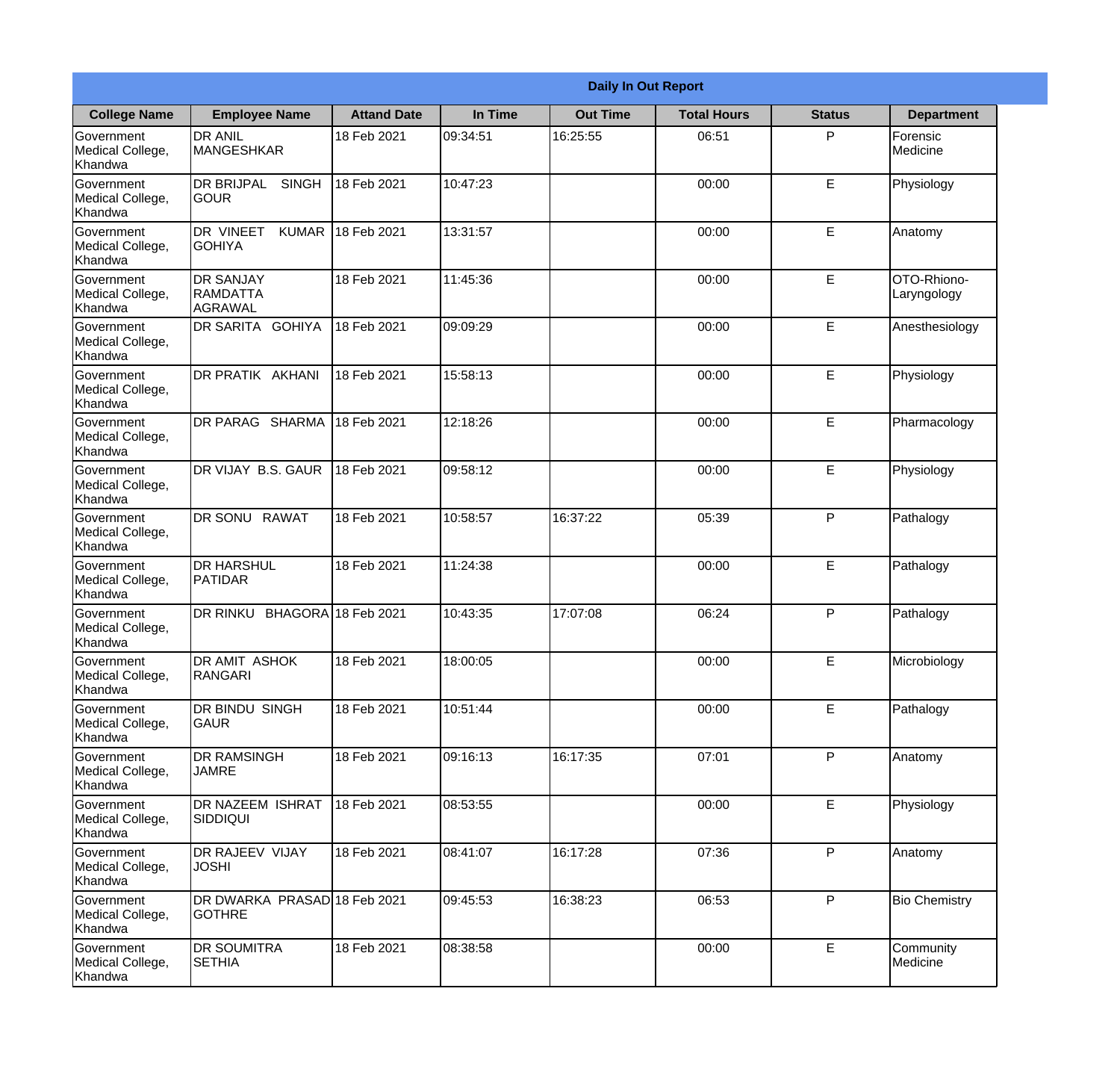| <b>Designation</b>                  | <b>Category</b>     |
|-------------------------------------|---------------------|
| <b>Assistant Professor</b>          | Para Clinical       |
| Demonstrator/Tutor                  | Non Clinical        |
| Professor                           | <b>Non Clinical</b> |
| Professor                           | Clinical            |
| Professor                           | Clinical            |
| Assistant Professor                 | Non Clinical        |
| Professor                           | Para Clinical       |
| Associate Professor Non Clinical    |                     |
| Demonstrator/Tutor                  | Para Clinical       |
| <b>Assistant Professor</b>          | Para Clinical       |
| <b>Assistant Professor</b>          | Para Clinical       |
| Professor                           | Para Clinical       |
| Associate Professor   Para Clinical |                     |
| Demonstrator/Tutor   Non Clinical   |                     |
| Professor                           | <b>Non Clinical</b> |
| <b>Assistant Professor</b>          | Non Clinical        |
| Demonstrator/Tutor                  | Non Clinical        |
| <b>Assistant Professor</b>          | Para Clinical       |

## **Daily In Out Report**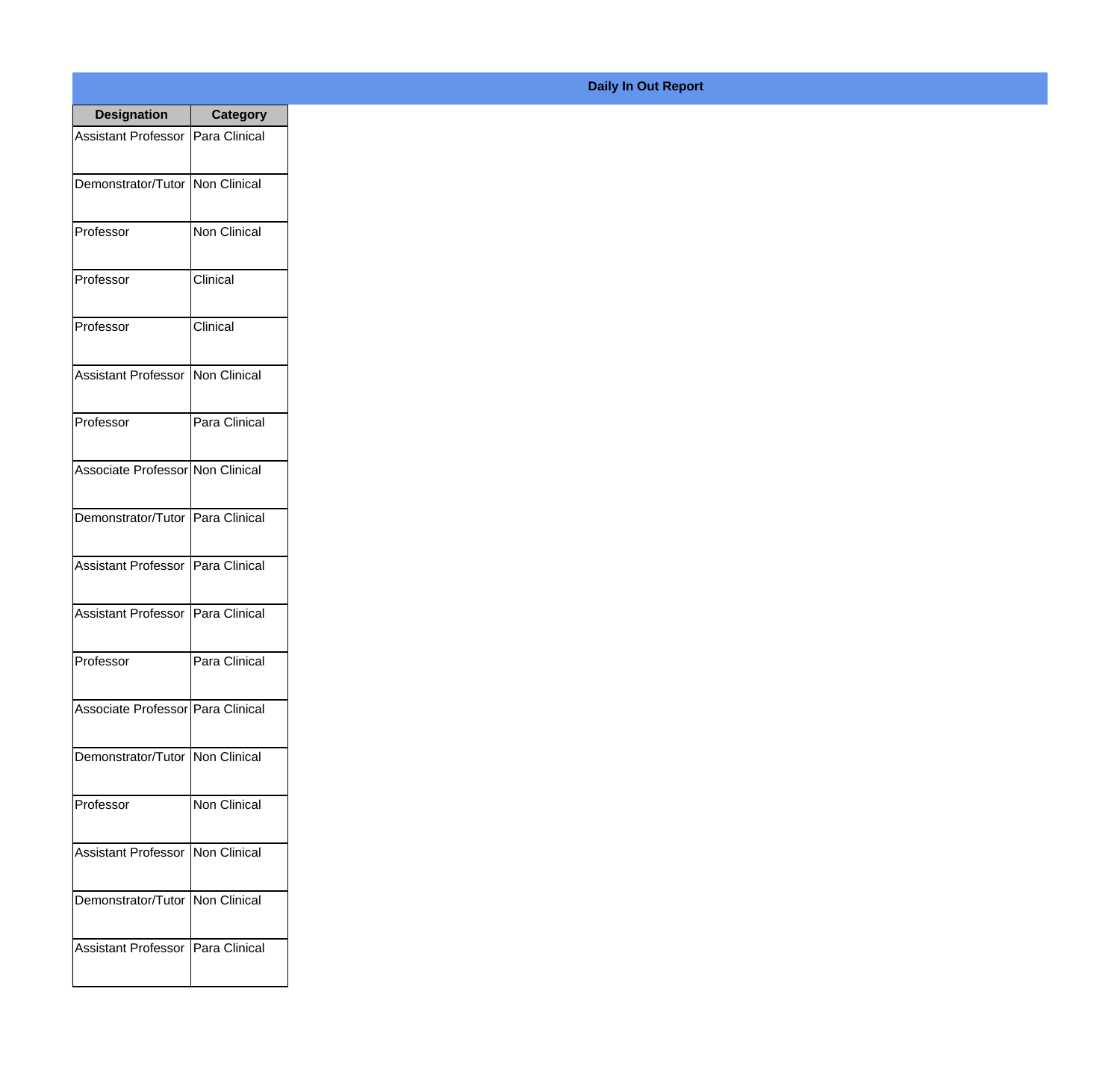|                                                         |                                                       |             |          |          | <b>Daily In Out Report</b> |              |                                           |
|---------------------------------------------------------|-------------------------------------------------------|-------------|----------|----------|----------------------------|--------------|-------------------------------------------|
| Government<br>Medical College,<br>Khandwa               | <b>DR SOURYAKANT</b><br><b>VARANDANI</b>              | 18 Feb 2021 | 10:39:49 | 16:54:27 | 06:15                      | P            | Community<br>Medicine                     |
| Government<br>Medical College,<br>Khandwa               | DR RASHMI YADAV                                       | 18 Feb 2021 | 08:39:05 |          | 00:00                      | E            | Community<br>Medicine                     |
| <b>Government</b><br>Medical College,<br>Khandwa        | <b>MR PIYUSH KUMAR</b><br><b>MISHRA</b>               | 18 Feb 2021 | 10:50:33 | 18:13:20 | 07:23                      | P            | Community<br>Medicine                     |
| Government<br>Medical College,<br>Khandwa               | DR SACHIN PARMAR 18 Feb 2021                          |             | 10:33:31 |          | 00:00                      | E            | Community<br>Medicine                     |
| Government<br>Medical College,<br>Khandwa               | <b>DR SAGAR MEENA</b>                                 | 18 Feb 2021 | 12:08:33 |          | 00:00                      | E            | Forensic<br>Medicine                      |
| Government<br>Medical College,<br>Khandwa               | DR PRAMILA VERMA 18 Feb 2021                          |             | 12:46:59 |          | 00:00                      | E            | Paediatrics                               |
| Government<br>Medical College,<br>Khandwa               | <b>DR DURGESH</b><br>SONARE                           | 18 Feb 2021 | 10:13:39 |          | 00:00                      | E            | Dermatology, Ven<br>ereology &<br>Leprosy |
| Government<br>Medical College,<br>Khandwa               | DR MANOJ BALKE                                        | 18 Feb 2021 | 09:41:09 |          | 00:00                      | E            | Ophthalmology                             |
| Government<br>Medical College,<br>Khandwa               | <b>DR GARIMA</b><br><b>AGRAWAL</b><br><b>VARSHNEY</b> | 18 Feb 2021 | 10:04:20 |          | 00:00                      | E            | Paediatrics                               |
| <b>Government</b><br>Medical College,<br><b>Khandwa</b> | <b>DR SIDDHARTH</b><br><b>BANODE</b>                  | 18 Feb 2021 | 09:24:56 | 16:26:01 | 07:02                      | P            | Pharmacology                              |
| <b>Government</b><br>Medical College,<br><b>Khandwa</b> | <b>DR SEEMA</b><br><b>SUDHAKARRAO</b><br><b>SUTAY</b> | 18 Feb 2021 | 17:12:34 |          | 00:00                      | E            | Forensic<br>Medicine                      |
| Government<br>Medical College,<br>Khandwa               | <b>DR RAKESH SINGH</b><br><b>HAZARI</b>               | 18 Feb 2021 | 13:32:09 |          | 00:00                      | E            | Pathalogy                                 |
| Government<br>Medical College,<br>Khandwa               | <b>DR NISHA</b><br><b>KAITHWAS</b>                    | 18 Feb 2021 | 10:27:23 | 13:46:26 | 03:19                      | $\mathsf{P}$ | Psychiatry                                |
| Government<br>Medical College,<br>Khandwa               | <b>DR NISHA</b><br>KAITHWAS                           | 18 Feb 2021 | 14:57:34 |          | 03:19                      | $\mathsf{P}$ | Psychiatry                                |
| Government<br>Medical College,<br>Khandwa               | <b>DR ANANT</b><br><b>TUKARAM PAWAR</b>               | 18 Feb 2021 | 11:19:42 |          | 00:00                      | E            | Community<br>Medicine                     |
| Government<br>Medical College,<br>Khandwa               | DR SHAIKH M.KHALIQ 18 Feb 2021                        |             | 10:38:37 |          | 00:00                      | E            | <b>Bio Chemistry</b>                      |
| Government<br>Medical College,<br>Khandwa               | <b>DR RAJU</b>                                        | 18 Feb 2021 | 09:49:46 | 18:25:53 | 08:36                      | $\mathsf{P}$ | Forensic<br>Medicine                      |
| Government<br>Medical College,<br>Khandwa               | <b>DR MAHENDRA</b><br>PANWAR                          | 18 Feb 2021 | 09:50:12 |          | 00:00                      | E            | Orthopaedics                              |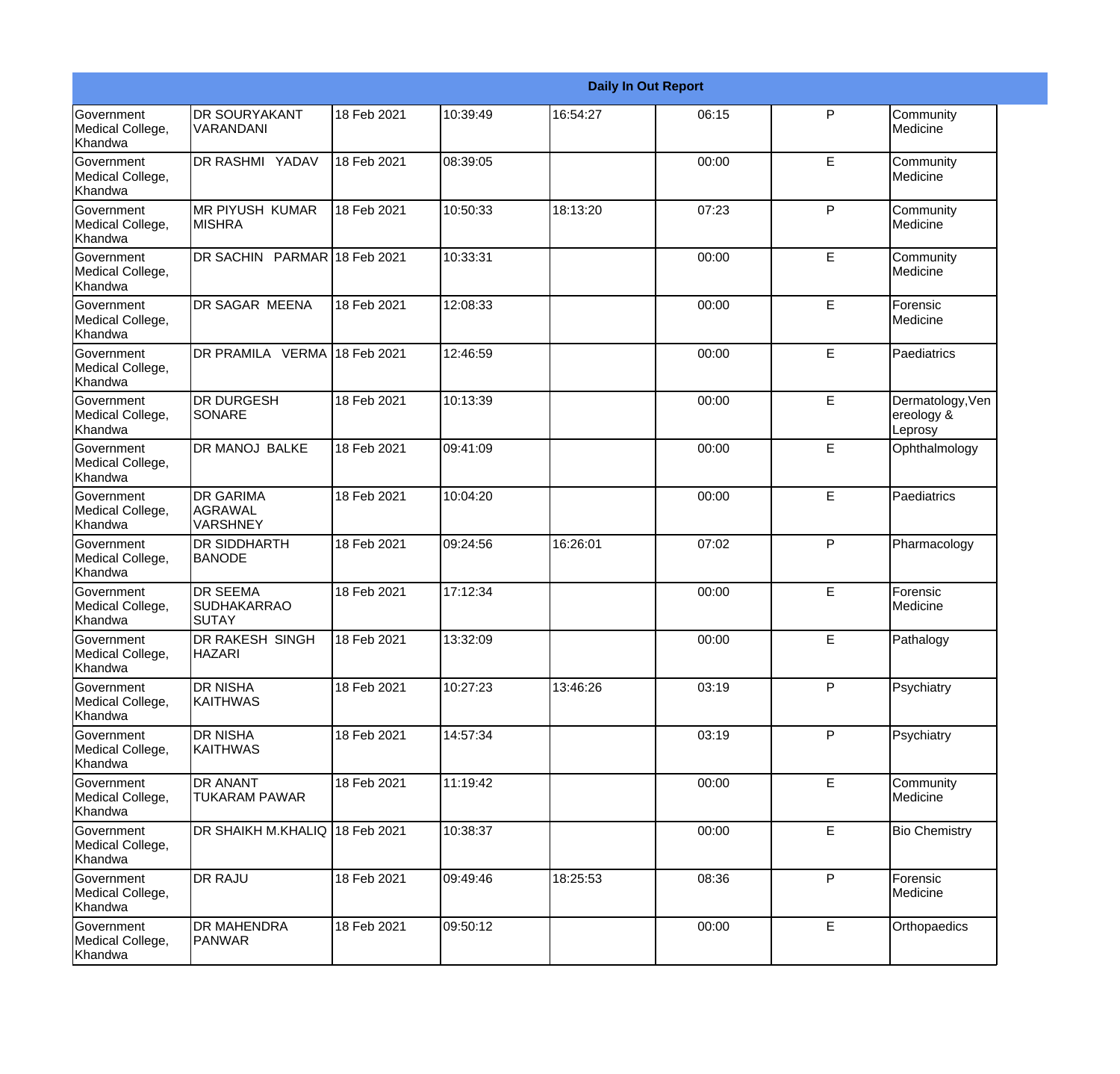| Demonstrator/Tutor Para Clinical  |                 |
|-----------------------------------|-----------------|
| Assistant Professor Para Clinical |                 |
|                                   |                 |
| Statistician                      | Para Clinical   |
| Assistant Professor Para Clinical |                 |
| Demonstrator/Tutor Para Clinical  |                 |
| Professor                         | Clinical        |
|                                   |                 |
| Assistant Professor Clinical      |                 |
| Assistant Professor Clinical      |                 |
| Associate Professor Clinical      |                 |
| Associate Professor Para Clinical |                 |
| Professor                         | Para Clinical   |
|                                   |                 |
| Professor                         | Para Clinical   |
| Assistant Professor Clinical      |                 |
| Assistant Professor Clinical      |                 |
| Professor                         | Para Clinical   |
|                                   |                 |
| Professor                         | Non Clinical    |
| Demonstrator/Tutor Para Clinical  |                 |
| Assistant Professor               | <b>Clinical</b> |
|                                   |                 |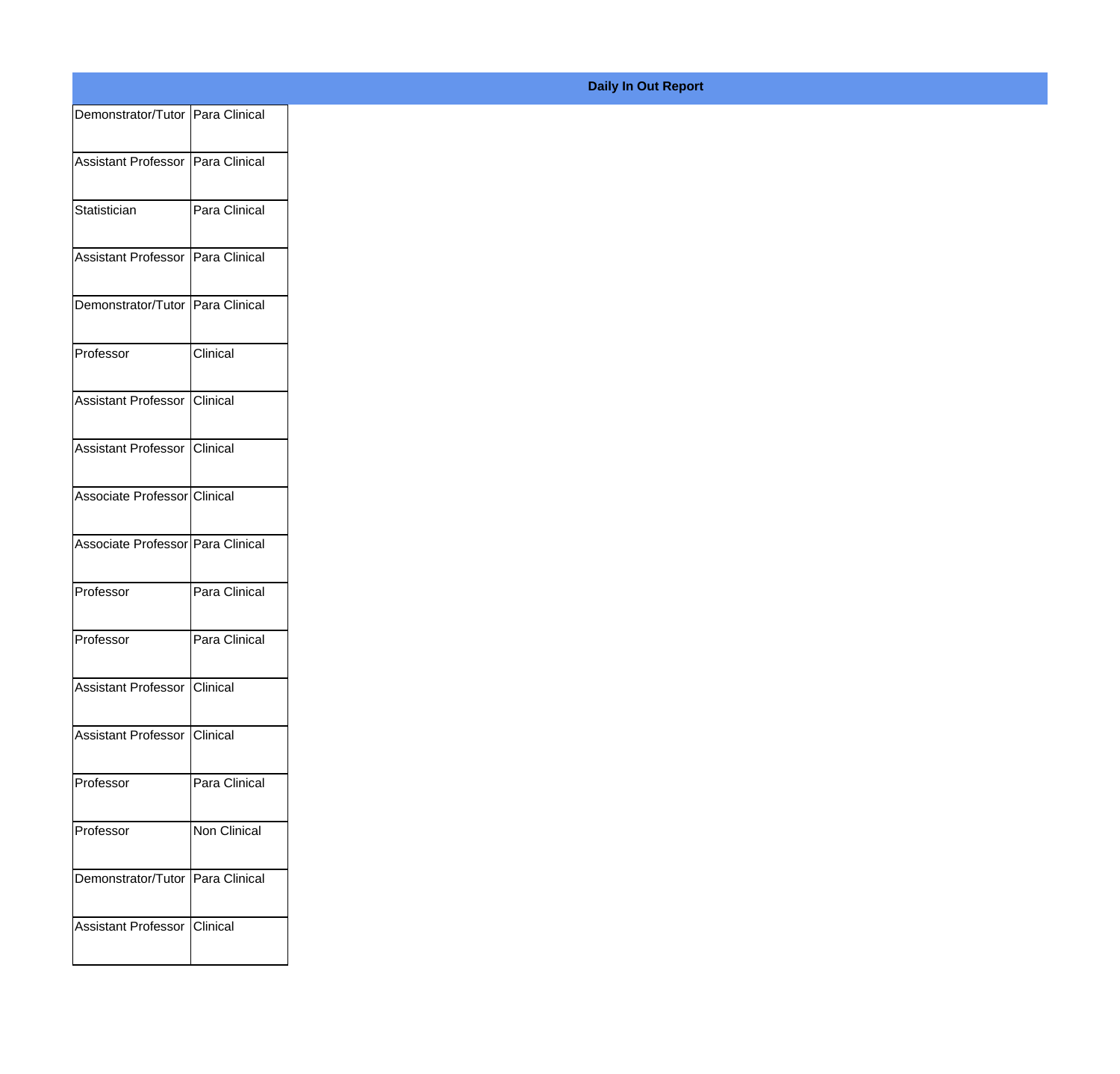|                                           |                                                       |             |          |          | <b>Daily In Out Report</b> |              |                             |
|-------------------------------------------|-------------------------------------------------------|-------------|----------|----------|----------------------------|--------------|-----------------------------|
| Government<br>Medical College,<br>Khandwa | DR AJAY GANGJI                                        | 18 Feb 2021 | 11:56:11 |          | 00:00                      | E            | <b>General Surgery</b>      |
| Government<br>Medical College,<br>Khandwa | <b>DR SITARAM</b><br><b>SOLANKI</b>                   | 18 Feb 2021 | 10:58:02 |          | 00:00                      | E            | Forensic<br>Medicine        |
| Government<br>Medical College,<br>Khandwa | <b>DR RANJEET</b><br><b>BADOLE</b>                    | 18 Feb 2021 | 10:07:43 | 18:29:21 | 08:22                      | P            | <b>General Medicine</b>     |
| Government<br>Medical College,<br>Khandwa | <b>DR ARUN KUMAR</b><br>PARGI                         | 18 Feb 2021 | 10:25:59 |          | 00:00                      | E            | <b>General Surgery</b>      |
| Government<br>Medical College,<br>Khandwa | <b>DR ASHOK</b><br><b>BHAUSAHEB NAJAN</b>             | 18 Feb 2021 | 16:25:48 |          | 00:00                      | E            | Forensic<br>Medicine        |
| Government<br>Medical College,<br>Khandwa | <b>DR NITESHKUMAR</b><br>KISHORILAL<br><b>RATHORE</b> | 18 Feb 2021 | 11:01:34 | 18:11:52 | 07:10                      | P            | Pharmacology                |
| Government<br>Medical College,<br>Khandwa | <b>DR SANGEETA</b><br><b>CHINCHOLE</b>                | 18 Feb 2021 | 11:04:44 |          | 00:00                      | E            | Physiology                  |
| Government<br>Medical College,<br>Khandwa | DR NISHA MANDLOI<br>PANWAR                            | 18 Feb 2021 | 09:50:24 | 17:01:40 | 07:11                      | $\mathsf{P}$ | Obstetrics &<br>Gynaecology |
| Government<br>Medical College,<br>Khandwa | <b>DR SATISH</b><br><b>CHANDEL</b>                    | 18 Feb 2021 | 11:36:59 |          | 00:00                      | E            | Pharmacology                |
| Government<br>Medical College,<br>Khandwa | <b>DR JITENDRA</b><br><b>AHIRWAR</b>                  | 18 Feb 2021 | 10:26:58 | 18:26:07 | 08:00                      | P            | Pathalogy                   |
| Government<br>Medical College,<br>Khandwa | <b>DR MUKTESHWARI</b><br><b>GUPTA</b>                 | 18 Feb 2021 | 11:48:48 | 17:25:52 | 05:37                      | P            | Pharmacology                |
| Government<br>Medical College,<br>Khandwa | DR PURTI AGARWAL<br>SAINI                             | 18 Feb 2021 | 10:31:53 | 16:37:14 | 06:06                      | P            | Pathalogy                   |
| Government<br>Medical College,<br>Khandwa | DR YASHPAL RAY                                        | 18 Feb 2021 | 10:52:41 |          | 00:00                      | E            | Anatomy                     |
| Government<br>Medical College,<br>Khandwa | <b>DR DEEPIKA</b><br>PANWAR                           | 18 Feb 2021 | 10:18:03 | 17:02:22 | 06:44                      | P            | <b>Bio Chemistry</b>        |
| Government<br>Medical College,<br>Khandwa | MOHIT GARG                                            | 18 Feb 2021 | 13:24:54 | 13:25:07 | 00:01                      | P            | <b>General Medicine</b>     |
| Government<br>Medical College,<br>Khandwa | RENU WAGHMARE                                         | 18 Feb 2021 | 11:39:42 | 17:22:02 | 05:43                      | P            | Community<br>Medicine       |